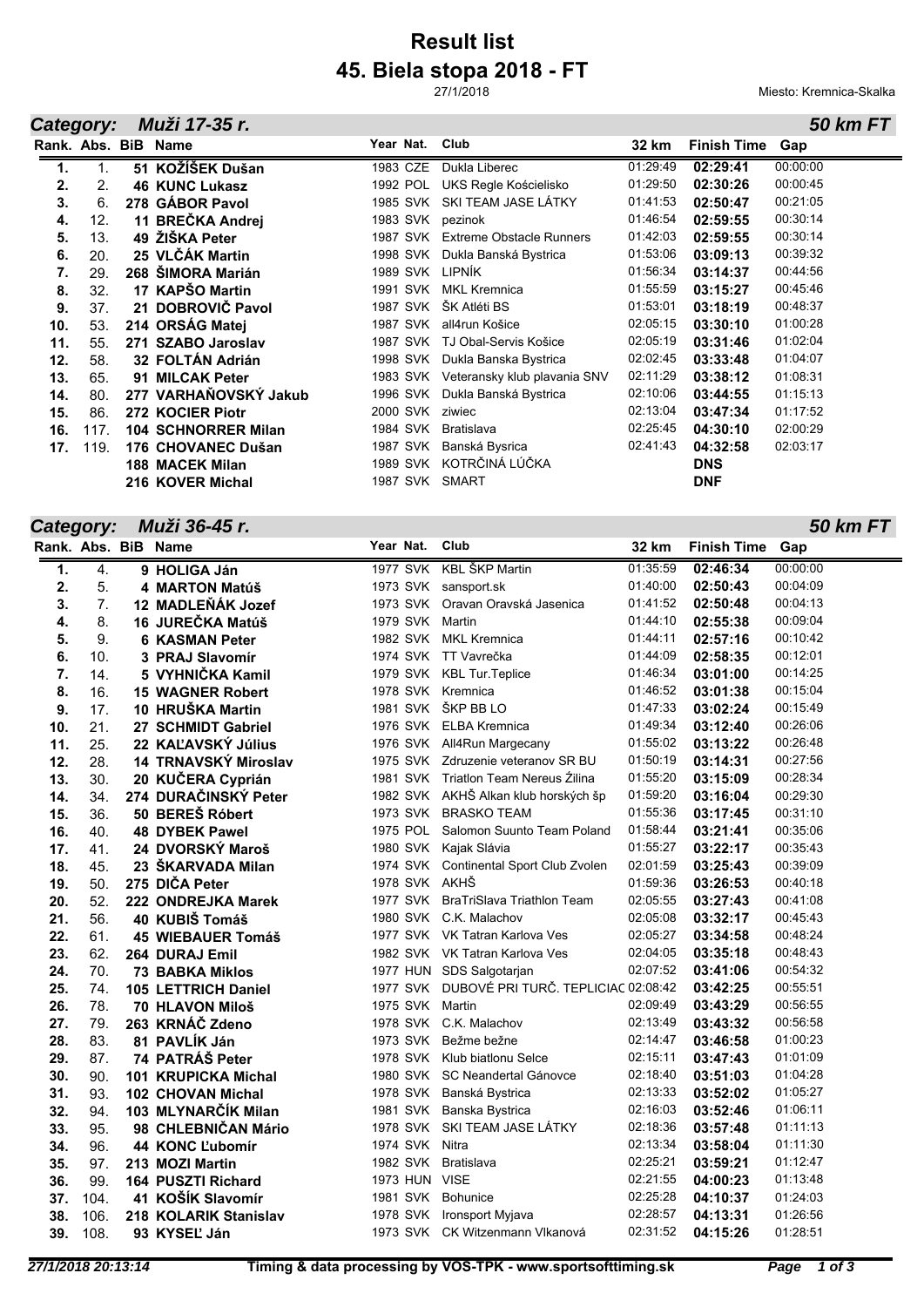| <b>40.</b> 110. | 83 POKOJNY Peter            |                | 1977 SVK Prestigio Realiz Team | 02:30:49 | 04:18:26   | 01:31:52 |
|-----------------|-----------------------------|----------------|--------------------------------|----------|------------|----------|
|                 | 41. 114. 172 FEJDI Vladimir | 1977 SVK 3NT   |                                | 02:35:19 | 04:24:44   | 01:38:10 |
|                 | 42. 116. 266 FRANC Tomáš    |                | 1976 CZE TJ Roprachtice        | 02:31:38 | 04:27:52   | 01:41:17 |
|                 | 43. 120. 174 VRANÁK Peter   |                | 1973 SVK LAZY POD MAKYTOU      | 02:41:12 | 04:37:01   | 01:50:27 |
| <b>44.</b> 123. | <b>171 CLOTHIER William</b> |                | 1976 GBR BrodyLand             | 02:36:33 | 04:54:22   | 02:07:48 |
|                 | 13 HASILLA Radovan          |                | 1979 SVK KBPredajna            |          | <b>DNS</b> |          |
|                 | 100 BIELY Richard           | 1974 SVK TAJOV |                                |          | <b>DNS</b> |          |
|                 | 43 VANČIŠIN Igor            |                | 1973 SVK All4Run Stročín       | 02:14:59 | <b>DNF</b> |          |

| Category: |                     | Muži 46-55 r.              |                     |                                    |          | 50 km FT               |
|-----------|---------------------|----------------------------|---------------------|------------------------------------|----------|------------------------|
|           | Rank. Abs. BiB Name |                            | Year Nat.           | Club                               | 32 km    | <b>Finish Time Gap</b> |
| 1.        | 3.                  | 2 PETR Pavel               | 1969 CZE            | <b>SKI JILEMNICE</b>               | 01:35:55 | 00:00:00<br>02:42:56   |
| 2.        | 11.                 | 53 LEHNUNG Kai-Uwe         |                     | 1968 GER OTTENDORF                 | 01:44:21 | 02:59:47<br>00:16:50   |
| 3.        | 15.                 | 1 JURČO Michal             |                     | 1972 SVK BEKWOODCOTE Slovakia      | 01:38:16 | 00:18:34<br>03:01:30   |
| 4.        | 18.                 | 227 OLSZOWSKI Władysław    |                     | 1967 POL Team nabiegowkach.pl      | 01:48:45 | 00:23:20<br>03:06:17   |
| 5.        | 23.                 | 265 ZELENKA Petrr          |                     | 1968 CZE TJ Roprachtice            | 01:54:34 | 00:29:49<br>03:12:46   |
| 6.        | 24.                 | 65 HALGAŠ Ľuboš            |                     | 1968 SVK Bežme bežne               | 01:53:18 | 00:29:59<br>03:12:56   |
| 7.        | 27.                 | 226 STARKOV Oleg           | 1970 RUS ABST       |                                    | 01:55:30 | 00:31:24<br>03:14:21   |
| 8.        | 31.                 | 35 NEMČÍK Róbert           |                     | 1967 SVK LK Metropol Košice        | 01:55:07 | 00:32:18<br>03:15:15   |
| 9.        | 33.                 | 34 ŽITNÍK Radoslav         |                     | 1971 SVK 5.pŠU Žilina              | 01:57:15 | 00:32:43<br>03:15:40   |
| 10.       | 38.                 | 225 WÜNSCHE Frank          |                     | 1969 GER TSV 90 Neukirch           | 01:58:34 | 00:37:06<br>03:20:02   |
| 11.       | 42.                 | 18 JUROŠ Ľubomír           |                     | 1970 SVK CK Route 66 Brezno        | 01:59:52 | 00:40:27<br>03:23:24   |
| 12.       | 46.                 | 33 TRNKA Ján               | 1972 SVK LEVOCA     |                                    | 02:01:34 | 00:42:51<br>03:25:48   |
| 13.       | 48.                 | 30 NAGY Dávid              |                     | 1967 SVK Agrimex team              | 02:01:52 | 00:43:03<br>03:26:00   |
| 14.       | 51.                 | 26 KADNÁR Miroslav         | 1964 SVK Bratislava |                                    | 02:01:46 | 00:44:44<br>03:27:41   |
| 15.       | 59.                 | 54 MUDRAK Stanislav        |                     | 1967 SVK TJ Luhačovice             | 02:02:51 | 00:51:15<br>03:34:12   |
| 16.       | 60.                 | 267 IVANČO Michal          |                     | 1970 SVK ŠK Banské                 | 02:05:05 | 03:34:44<br>00:51:47   |
| 17.       | 63.                 | 64 BELIOV Petr             |                     | 1963 CZE Albrechtice nad Orlici    | 02:05:18 | 00:53:21<br>03:36:17   |
| 18.       | 66.                 | 72 MAZÁŇ Jozef             |                     | 1963 SVK SLOVALCO                  | 02:05:53 | 03:38:50<br>00:55:54   |
| 19.       | 67.                 | 66 BULIK Milan             |                     | 1967 SVK Jogging klub Dubnica n.V. | 02:09:33 | 00:56:05<br>03:39:02   |
| 20.       | 68.                 | 37 GERNÁTH L'ubomír        |                     | 1972 SVK Nordic centrum Levoča     | 02:06:53 | 00:56:49<br>03:39:46   |
| 21.       | 69.                 | <b>63 SCHMIDT Miroslav</b> |                     | 1972 SVK MKL Kremnica              | 02:07:19 | 00:57:13<br>03:40:10   |
| 22.       | 71.                 | <b>68 STRMISKA Erik</b>    |                     | 1972 SVK Prvá stavebná sporiteľňa  | 02:04:48 | 00:58:32<br>03:41:29   |
| 23.       | 72.                 | 69 ČERVEŇAN Andrej         |                     | 1971 SVK BEHAME.sk                 | 02:07:03 | 00:59:13<br>03:42:10   |
| 24.       | 73.                 | 77 VOZNÍK Ivan             |                     | 1968 SVK Pss sharks                | 02:10:08 | 00:59:28<br>03:42:25   |
| 25.       | 81.                 | 71 GARAJ Milan             |                     | 1966 SVK StavivaGaraj BB           | 02:12:03 | 01:02:04<br>03:45:01   |
| 26.       | 82.                 | 270 BZOWSKI Michal         | 1972 POL KRAKÓW     |                                    | 02:14:53 | 01:03:15<br>03:46:12   |
| 27.       | 84.                 | 177 TRABALÍK Rastislav     |                     | 1971 SVK Oravan Oravská Jasenica   | 02:15:36 | 01:04:09<br>03:47:05   |
| 28.       | 89.                 | 76 HRÚZA Boris             |                     | 1963 SVK TJ. Biela Stopa Kremnica  | 02:16:32 | 01:06:50<br>03:49:47   |
| 29.       | 98.                 | 85 KASAN Miroslav          |                     | 1968 SVK Slovan magura Vavrečka    | 02:17:52 | 01:17:02<br>03:59:59   |
| 30.       | 100.                | 223 FEDOR Jozef            |                     | 1972 SVK Špania Dolina             | 02:21:01 | 01:20:48<br>04:03:44   |
| 31.       | 101.                | 95 PAP DR. István          |                     | 1968 HUN VISE SKI VÁC              | 02:19:50 | 01:20:55<br>04:03:52   |
| 32.       | 102.                | 229 NEUSCHL Peter          |                     | 1963 SVK Biela stopa Kremnica      | 02:22:07 | 01:21:13<br>04:04:10   |
| 33.       | 103.                | 88 VAVRINČÍK Juraj         |                     | 1971 SVK VK-Trade Humenné          | 02:21:41 | 01:26:55<br>04:09:52   |
| 34.       | 107.                | 94 SLEZÁČEK Anton          |                     | 1968 SVK PK Partner Sk             | 02:22:38 | 01:31:33<br>04:14:30   |
| 35.       | 109.                | 168 KOŤO Miroslav          |                     | 1971 SVK VK-Trade Humenné          | 02:31:41 | 01:33:29<br>04:16:25   |
| 36.       | 111.                | 175 ČIŽNÁR Ondrej          |                     | 1972 SVK HANDLOVÁ                  | 02:28:55 | 01:36:43<br>04:19:40   |
| 37.       | 112.                | 97 KAPÁK Daniel            | 1967 SVK BK Šaca    |                                    | 02:29:22 | 01:36:59<br>04:19:56   |
| 38.       | 125.                | 185 PERUŇSKÝ Ivan          |                     | 1963 SVK Plyn.šport.klub           | 02:54:28 | 02:19:30<br>05:02:27   |
| 39.       | 126.                | <b>169 JANOTA Miroslav</b> |                     | 1963 SVK KST Chleb Sutovo          | 02:58:23 | 02:21:08<br>05:04:05   |
| 40.       | 127.                | 190 ŠTUBŇA Miroslav        |                     | 1972 SVK VTJ VU 6335 Prešov        | 03:01:38 | 02:23:01<br>05:05:57   |
| 41.       | 133.                | 167 JAGELKA Jozef          |                     | 1967 SVK Zubrohlava                | 03:01:55 | 02:36:54<br>05:19:51   |
| 42.       | 134.                | 261 ČEKOVSKÝ Stanislav     | 1969 SVK Hilti Box  |                                    | 03:04:59 | 05:20:41<br>02:37:44   |
| 43.       | 136.                | 212 KEVICKY Florian        | 1971 SVK PUCHOV     |                                    | 03:11:30 | 05:28:14<br>02:45:17   |

| Category: |     | Muži 56-65 r.            |                 |                               |          |                        | 50 km FT |
|-----------|-----|--------------------------|-----------------|-------------------------------|----------|------------------------|----------|
|           |     | Rank, Abs. BiB Name      | Year Nat.       | Club                          | 32 km    | <b>Finish Time Gap</b> |          |
| 1.        | 19. | 19 KOLYSHEV Sergey       | <b>1958 RUS</b> | volkusha                      | 01:49:53 | 03:08:24               | 00:00:00 |
| 2.        | 22. | <b>7 BELIANSKY Anton</b> |                 | 1962 SVK Biela stopa Kremnica | 01:52:12 | 03:12:44               | 00:04:19 |
| 3.        | 26. | 67 BELIČKA Ivan          | 1960 SVK        | Inter Horná Ves               | 01:54:23 | 03:14:04               | 00:05:39 |
| 4.        | 35. | 189 GOSHKO Sergey        | 1962 BLR        | <b>MINSK</b>                  | 01:53:01 | 03:17:26               | 00:09:01 |
| 5.        | 39. | 28 NEMEC Ján             |                 | 1960 SVK LK METROPOL KOSICE   | 01:56:58 | 03:21:24               | 00:12:59 |
| 6.        | 43. | 221 HRÚZA Tibor          |                 | 1961 SVK BRIK Kremnica        | 02:01:08 | 03:23:38               | 00:15:13 |
| 7.        | 44. | 39 PRAMUK Ondrei         |                 | 1960 SVK All of Top Martin    | 01:59:31 | 03:24:20               | 00:15:55 |
| 8.        | 47. | 38 SCIRANKO Jozef        |                 | 1961 SVK all4run Košice       | 01:54:58 | 03:25:59               | 00:17:35 |
| 9.        | 49. | 61 LIBO Milan            |                 | 1955 SVK Biatlon Vyhne        | 02:00:55 | 03:26:19               | 00:17:54 |
| 10.       | 54. | 42 BAKSA L'ubomír        | 1959 SVK Levice |                               | 02:06:05 | 03:30:34               | 00:22:09 |
| 11.       | 57. | 62 GABČÍK Ľuboš          |                 | 1954 SVK MKL Kremnica         | 02:00:20 | 03:33:02               | 00:24:37 |

*27/1/2018 20:13:14* **Timing & data processing by VOS-TPK - www.sportsofttiming.sk** *Page 2 of 3*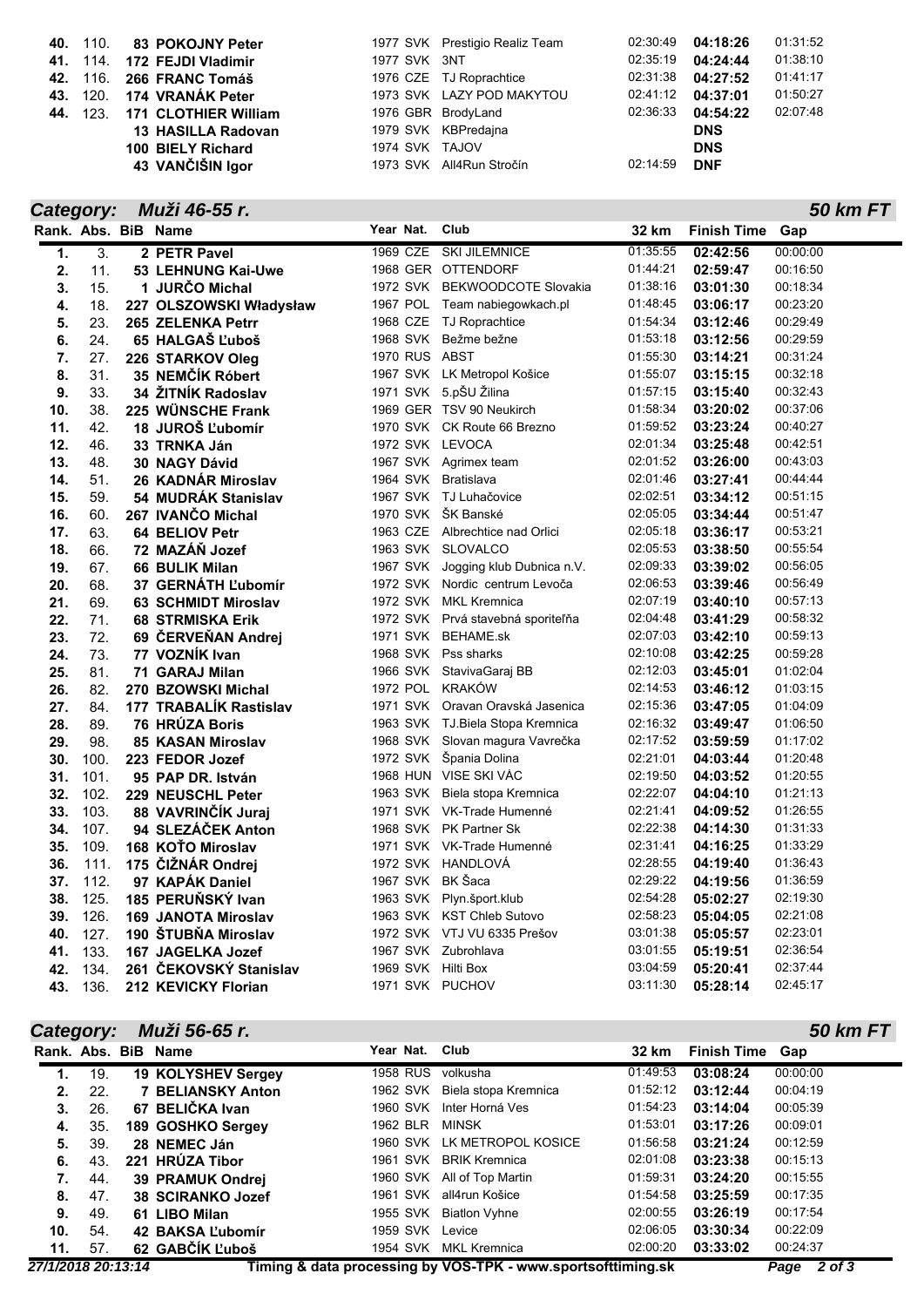| 12. | 64.  | 75 UHLÁRIK Pavol         |                     | 1959 SVK Maratón klub Rajec    | 02:10:28 | 03:38:01   | 00:29:36 |
|-----|------|--------------------------|---------------------|--------------------------------|----------|------------|----------|
| 13. | 75.  | 78 ILLES Justin          |                     | 1953 SVK LK Corgoň Nitra       | 02:08:52 | 03:42:26   | 00:34:01 |
| 14. | 76.  | 80 STYK Ján              | 1961 SVK Selce      |                                | 02:10:42 | 03:42:33   | 00:34:08 |
| 15. | 88.  | 219 PRIBIL Petr          |                     | 1959 CZE PJRFrenštát p.R.      | 02:14:44 | 03:49:35   | 00:41:10 |
| 16. | 91.  | 92 KOVÁČ Karol           |                     | 1955 SVK KT Apollo Bratislava  | 02:15:39 | 03:51:08   | 00:42:43 |
| 17. | 113. | <b>84 SPENCER David</b>  | 1956 HUN AISB       |                                | 02:35:07 | 04:23:02   | 01:14:37 |
| 18. | 115. | 163 DIŽO Ľubomír         |                     | 1960 SVK Partizánske           | 02:33:44 | 04:25:48   | 01:17:23 |
| 19. | 121. | 165 MECELE Jozef         |                     | 1961 SVK SLOVALCO              | 02:47:17 | 04:42:33   | 01:34:08 |
| 20. | 122. | <b>180 VALOCKA Milan</b> |                     | 1960 SVK TJ Biela stopa        | 02:49:57 | 04:49:55   | 01:41:30 |
| 21. | 131. | 217 DRAHOŠ JIří          |                     | 1957 SVK GLyK Bratislava       | 03:03:57 | 05:14:42   | 02:06:17 |
| 22. | 132. | 96 VALENT Ladislav       |                     | 1957 SVK Banská Bystrica       | 02:57:21 | 05:18:00   | 02:09:35 |
| 23. | 135. | 187 KERTYS Peter         | 1961 SVK Bratislava |                                | 03:04:33 | 05:23:40   | 02:15:15 |
| 24. | 137. | 178 HRABOVSKÝ Anton      |                     | 1958 SVK CrossCountryClub Rača | 03:21:46 | 05:45:56   | 02:37:31 |
| 25. | 140. | 186 HRABOVSKÝ Michal     | 1961 SVK Koškovce   |                                | 03:37:09 | 06:11:28   | 03:03:03 |
|     |      | 31 MAĽÁK Štefan          | 1962 SVK Olcnaa     |                                |          | <b>DNS</b> |          |
|     |      | 82 MARKO Jozef           | 1961 SVK            | SMTA-Nitra                     | 02:14:00 | <b>DNF</b> |          |

| Category: |      | Muži 66 r. a st.            |                     |                             |          |                        | 50 km FT |
|-----------|------|-----------------------------|---------------------|-----------------------------|----------|------------------------|----------|
|           |      | Rank. Abs. BiB Name         | Year Nat.           | Club                        | 32 km    | <b>Finish Time Gap</b> |          |
| 1.        | 77.  | 220 PRAČKO Pavel            |                     | 1951 SVK BS Kremnica        | 02:13:12 | 03:42:58               | 00:00:00 |
| 2.        | 85.  | <b>89 LONGAUER Ladislav</b> |                     | 1950 SVK CK Banská Bystrica | 02:13:53 | 03:47:31               | 00:04:33 |
| 3.        | 92.  | 90 PRÍTUĽA Jozef            |                     | 1950 SVK Zvolenská Slatina  | 02:16:42 | 03:51:37               | 00:08:39 |
| 4.        | 105. | <b>86 MARTON Milan</b>      |                     | 1948 SVK Ski veteran        | 02:26:39 | 04:10:54               | 00:27:56 |
| 5.        | 118. | <b>170 MARTINEC Pavel</b>   |                     | 1946 SVK Horná Mičiná       | 02:39:32 | 04:30:20               | 00:47:22 |
| 6.        | 124. | 166 HAZUCHA Ján             |                     | 1943 SVK Statika Zvolen     | 02:54:15 | 04:59:58               | 01:17:00 |
|           | 128. | 173 MLYNARČÍK Bohuslav      |                     | 1945 SVK KST Tatran Prešov  | 03:06:24 | 05:06:13               | 01:23:15 |
| 8.        | 129. | 181 BÍLES Ján               |                     | 1947 SVK BS Kremnica        | 03:04:14 | 05:12:02               | 01:29:04 |
| 9.        | 130. | 179 GRAUZEL Vladimír        | 1951 SVK Bratislava |                             | 03:00:53 | 05:12:18               | 01:29:20 |
| 10.       | 138. | <b>183 PINDROCH Emil</b>    |                     | 1952 SVK KST Prakovce       | 03:42:30 | 06:09:55               | 02:26:57 |
| 11.       | 139. | 184 ŠIMKO Pavol             |                     | 1944 SVK KST Prakovce       | 03:42:39 | 06:09:55               | 02:26:57 |
| 12.       | 141. | 182 DURATNÝ Marian          |                     | 1952 SVK TERCHOVÁ           | 03:31:43 | 06:13:03               | 02:30:05 |

| Category: Zeny 17-35 r.<br>50 km FT |  |  |                           |                     |                                       |          |                       |          |  |
|-------------------------------------|--|--|---------------------------|---------------------|---------------------------------------|----------|-----------------------|----------|--|
| Rank, Abs. BiB Name                 |  |  |                           | Year Nat. Club      |                                       |          | 32 km Finish Time Gap |          |  |
| $\mathbf{1}$ .                      |  |  | 3. 276 GRAUZELOVA Ludmila | 1983 SVK Bratislava |                                       |          |                       | 00:00:00 |  |
| 2.                                  |  |  | 5. 269 JUHÁSOVA Andrea    | 1985 SVK Svaty Jur  |                                       | 02:29:35 | 04:08:42              | 00:13:12 |  |
|                                     |  |  | 36 HRAŠKO Andrea          |                     | 1983 SVK ŠK Trian UMB Banská Bystrica |          | <b>DNS</b>            |          |  |

|    |                | Category: Zeny 36-45 r. |                |                                     |          |                        | 50 km FT |
|----|----------------|-------------------------|----------------|-------------------------------------|----------|------------------------|----------|
|    |                | Rank, Abs. BiB Name     | Year Nat. Club |                                     | 32 km    | <b>Finish Time Gap</b> |          |
|    |                | 29 KRAUSOVÁ Darina      |                | 1974 SVK Dom srdca Martin           | 01:56:08 | 03:16:16               | 00:00:00 |
| 2. | 2 <sub>1</sub> | 224 REKSOVA Daniela     |                | 1975 SVK BK Lysá pod Makytou        | 02:21:02 | 03:50:17               | 00:34:01 |
| 3. |                | 4. 47 LACZAK Magdalena  |                | 1978 POL Salomon Suunto Team Poland | 02:20:42 | 03:56:25               | 00:40:09 |
| 4. |                | 7. 215 HOLLÁ Luciša     |                | 1975 SVK aktívne matky              | 03:01:40 | 05:06:06               | 01:49:50 |

|     | Category: Ženy 46-55 r. |                |                 |          |                 | <b>50 km FT</b> |
|-----|-------------------------|----------------|-----------------|----------|-----------------|-----------------|
|     | Rank. Abs. BiB Name     | Year Nat. Club |                 | 32 km    | Finish Time Gap |                 |
| -6. | 99 STANČÍKOVÁ Ingrid    | 1968 SVK       | Viatoris Zvolen | 02:44:02 | 04:39:58        | 00:00:00        |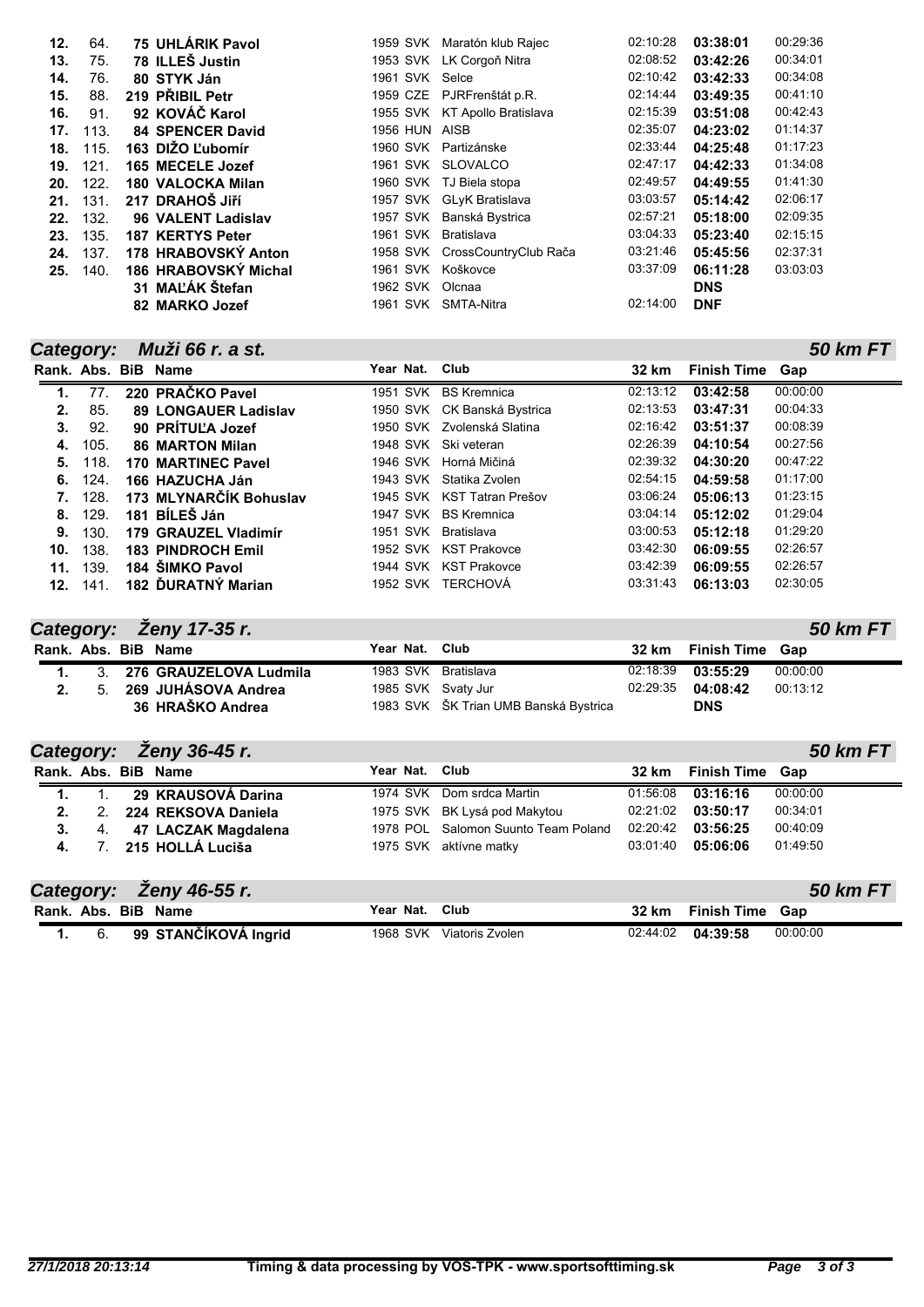# **45. Biela stopa 2018 - FT Result list**

27/1/2018

**Year** Nat. Club **Gap Gap Gap Gap Gap Gap Gap Gap Gap Gap Gap Gap** 

**Rank. Name BiB Finish Time Abs. Nat.**

*Category: Muži 17-35 r.*

Miesto: Kremnica-Skalka

*25 km FT*

#### **1.** 1. **1055 MICHALOVSKÝ Rudolf** 1992 SVK SKI TEAM JASE LÁTKY **01:15:19** 00:00:00 **2.** 3. **1003 NEMČÍK Lukáš** 1993 SVK LK METROPOL KE **01:19:05** 00:03:46 **3.** 5. **1018 ČÍŽ Dominik** 1999 SVK ŠKP Banská Bystrica **01:20:13** 00:04:53 **4.** 6. **1376 SLEZÁK Viktor** 2000 SVK ŠKP Banská Bystrica **01:20:27** 00:05:07 **5.** 8. **1362 NOCIAR Ján** 1996 SVK SKI TEAM JASE LÁTKY **01:22:36** 00:07:17 **6.** 9. **1002 HOVORIČ Igor** 1997 SVK MKL Kremnica **01:23:13** 00:07:53 **7.** 14. **1058 BARBIERIK Adrián** 1995 SVK Hybe **01:25:06** 00:09:46 **8.** 15. **1035 ŠTRBA Pavol** 1999 SVK ŠKP Banská Bystrica **01:25:20** 00:10:01 **9.** 16. **1052 FOLTÁN Adam** 2000 SVK CK MŠK ŽIAR NAD HRONOM **01:26:00** 00:10:41 **10.** 17. **1009 VOZÁR Richard** 1991 SVK MKL Kremnica **01:26:12** 00:10:53 **11.** 18. **1361 LICHTENBERG Jaroslav** 1999 SVK AKHŠ Tatranské Matliare **01:26:43** 00:11:23 **12.** 19. **1062 HUMENÍK Radovan** 1999 SVK ŠKP Banská Bystrica **01:27:17** 00:11:58 **13.** 22. **1014 CHLEBNIČAN Marko** 1999 SVK SKI TEAM JASE LÁTKY **01:27:55** 00:12:36 **14.** 23. **1023 HORVÁT Marcel** 1984 SVK Inter Horná Ves **01:28:12** 00:12:53 **15.** 30. **1020 KADNÁR Roman** 1990 SVK Bratislava **01:30:51** 00:15:32 **16.** 37. **1057 MERIAČ Tomáš** 2000 SVK KBL ŠKP Martin **01:34:14** 00:18:55 **17.** 38. **1378 MATOVIČ Bruno** 2002 SVK ŠKP Banská Bystrica **01:34:31** 00:19:12 **18.** 39. **1024 VLČEK Milan** 1983 SVK Veolia Voda - StVPS **01:35:17** 00:19:58 **19.** 40. **1028 LIBIČ Maroš** 1989 SVK IŠK Banská Bystrica **01:35:47** 00:20:28 **20.** 41. **1061 SCHLANK Pavol** 1983 SVK LK VIMAR **01:35:48** 00:20:28 **21.** 42. **1366 ZAŤKO Dominik** 1993 SVK SLOVALCO **01:35:55** 00:20:36 **22.** 43. **1022 MURÍN Pavol** 1984 SVK CK Malachov **01:36:04** 00:20:45 **23.** 44. **1276 HOLLÝ Samuel** 2002 SVK CKM Poprad **01:36:23** 00:21:04 **24.** 45. **1053 ZELINA Andrej** 2001 SVK CK MŠK ŽIAR NAD HRONOM **01:36:43** 00:21:24 **25.** 46. **1026 BRATKO Peter** 1986 SVK Veľká Lehota **01:36:58** 00:21:39 **26.** 51. **1054 BEVELAQUA René** 1993 SVK VYHNE **01:38:26** 00:23:07 **27.** 56. **1158 VLADÁR Ján** 1998 SVK KBL Turčianske Teplice **01:39:21** 00:24:02 **28.** 57. **1206 ČERNEK Matúš** 2001 SVK CK MŠK ŽIAR NAD HRONOM **01:39:23** 00:24:04 **29.** 62. **1274 ZLOCHA Miroslav** 1989 SVK Lysá pod Makytou **01:41:00** 00:25:41 **30.** 65. **1093 KLIMO Stanislav** 1984 SVK TJ Kolárovice **01:41:13** 00:25:54 **31.** 68. **1051 PROCNER Michal** 1990 SVK CK MŠK ŽIAR NAD HRONOM **01:41:34** 00:26:15 **32.** 73. **1279 BUGÁR Tomáš** 1986 SVK Ziar nad hronom **01:43:43** 00:28:23 **33.** 74. **1289 MECELE Michal** 1984 SVK Inter Horná Ves **01:43:48** 00:28:29 **34.** 76. **1064 BENDŽO Andrej** 1991 SVK CK Spartak Tlmače **01:44:06** 00:28:47 **35.** 78. **1321 ŽIARA Ľuboš** 1984 SVK R.T.T. KLUB **01:44:52** 00:29:33 **36.** 80. **1310 UHLÁRIK Peter** 1997 SVK Maratón klub Rajec **01:45:39** 00:30:20 **37.** 83. **1153 SENAJ Šimon** 1989 SVK PŠK Bratislava **01:46:07** 00:30:48 **38.** 89. **1085 PIPEREK Lukáš** 1988 SVK Inline Borievka **01:48:55** 00:33:36 **39.** 94. **1349 KONTRA Marek** 1988 SVK C.K. Malachov **1988 CONTRA Marek** 1988 SVK C.K. Malachov **1988 CONTRA 1988 CONTRA 1988** CONTRA 1988 CONTRA 1988 CONTRA 1988 CONTRA 1988 CONTRA 1988 CONTRA 1988 CONTRA 1998 CONTRA 1998 **40.** 95. **1385 MATUSCHKA Erik** 1986 SVK Lunys Team **01:50:38** 00:35:19 **41.** 98. **1260 VEREŠ Igor** 1983 SVK Banska Bystrica **01:51:11** 00:35:52 **42.** 101. **1333 STODOLA Adam** 2001 CZE TJ Roprachtice **01:51:32** 00:36:13 **43.** 103. **1282 GREGOR Dušan** 1992 SVK LIPTOVSKÝ MIKULÁŠ **01:51:41** 00:36:22 **44.** 106. **1269 KRAJČI Tomáš** 1985 SVK Kremnica **01:52:22** 00:37:03 **45.** 110. **1314 JEDINÁK Matúš** 2000 SVK NITRIANSKE SUČANY **01:52:55** 00:37:36 **46.** 112. **1073 STACH Ondrej** 1996 SVK Penzión Guldiner **01:53:09** 00:37:50 **47.** 114. **1317 MUCHA Martin** 1997 SVK KRAHILE **01:53:16** 00:37:56 **48.** 115. **1063 BANIAR Matúš** 2001 SVK CK MŠK ŽIAR NAD HRONOM **01:53:52** 00:38:33 **49.** 122. **1263 MACHO Štefan** 1986 SVK MEDZILABORCE **01:54:59** 00:39:40 **50.** 124. **1295 DODEK Dusan** 1988 SVK Žiar nad Hronom **01:56:14** 00:40:55 **51.** 126. **1208 MURGAŠ Filip** 1998 SVK ak danica **1998 SVK ak danica** 1998 SVK ak danica **52.** 127. **1185 ONDRÁŠEK Maroš** 1986 SVK Malacha **01:56:34** 00:41:15 **53.** 128. **1065 KONIAR Michal** 1987 SVK Hlinik nad Hronom **01:56:44** 00:41:25<br>**54.** 133. **1102 HAVIAR Matei** 1990 SVK AK zdravie v pohybe Lučatín **11:57:47** 00:42:28 **54.** 133. **1102 HAVIAR Matej** 1990 SVK AK zdravie v pohybe Lučatín **01:57:47** 00:42:28 **55.** 135. **1334 LUDÍK Martin** 1987 SVK Žilina **01:58:02** 00:42:43 **56.** 137. **1211 KAMENSKÝ Tomáš** 2001 SVK CK MŠK ŽIAR NAD HRONOM **01:58:06** 00:42:47 **57.** 141. **1286 TYRPÁK Maroš** 1987 SVK Košice **01:58:53** 00:43:34 **58.** 142. **1267 DAIT Ľubomír** 1986 SVK i-riders.sk **01:59:24** 00:44:04 **59.** 147. **1305 KRIŠTÓF Róbert** 1986 SVK MARAS team **1986 1159:48** 00:44:29<br>**60.** 148. 1318 EOLTÁN Gabriel 1988 SVK TJLovějca Trubín (11:59:51 00:44:32 **60.** 148. **1318 FOLTÁN Gabriel** 1988 SVK TJ Lovčica Trubín **01:59:51** 00:44:32 **61.** 151. **1277 ONDRUŠ Mário** 1998 SVK CKM Poprad **02:00:20** 00:45:01 **62.** 152. **1076 LIBIČ Matej** 1986 SVK IŠK Banská Bystrica **02:00:43** 00:45:24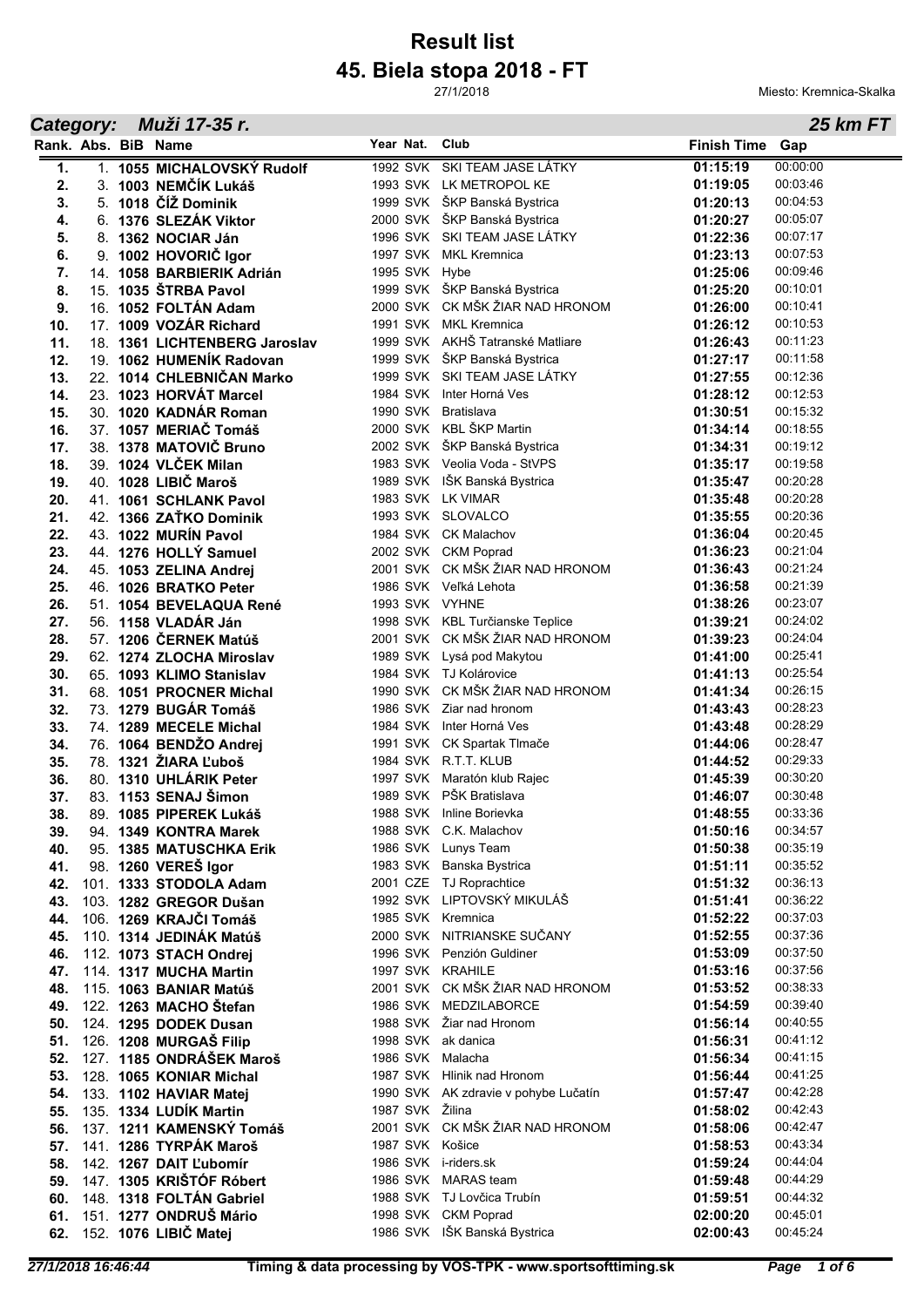|  |                                                                                                                                                                                                                                                                                                                                                                                                                                                                                                                                                                                                                                                                  |          | 02:01:01                                                                                                                                                                                                                                                                                                                                                                                                                                                                                                                                                                                                                                         | 00:45:41                                                                                                                                   |
|--|------------------------------------------------------------------------------------------------------------------------------------------------------------------------------------------------------------------------------------------------------------------------------------------------------------------------------------------------------------------------------------------------------------------------------------------------------------------------------------------------------------------------------------------------------------------------------------------------------------------------------------------------------------------|----------|--------------------------------------------------------------------------------------------------------------------------------------------------------------------------------------------------------------------------------------------------------------------------------------------------------------------------------------------------------------------------------------------------------------------------------------------------------------------------------------------------------------------------------------------------------------------------------------------------------------------------------------------------|--------------------------------------------------------------------------------------------------------------------------------------------|
|  |                                                                                                                                                                                                                                                                                                                                                                                                                                                                                                                                                                                                                                                                  |          | 02:02:34                                                                                                                                                                                                                                                                                                                                                                                                                                                                                                                                                                                                                                         | 00:47:14                                                                                                                                   |
|  |                                                                                                                                                                                                                                                                                                                                                                                                                                                                                                                                                                                                                                                                  |          | 02:06:39                                                                                                                                                                                                                                                                                                                                                                                                                                                                                                                                                                                                                                         | 00:51:20                                                                                                                                   |
|  |                                                                                                                                                                                                                                                                                                                                                                                                                                                                                                                                                                                                                                                                  |          | 02:07:48                                                                                                                                                                                                                                                                                                                                                                                                                                                                                                                                                                                                                                         | 00:52:29                                                                                                                                   |
|  |                                                                                                                                                                                                                                                                                                                                                                                                                                                                                                                                                                                                                                                                  |          | 02:10:13                                                                                                                                                                                                                                                                                                                                                                                                                                                                                                                                                                                                                                         | 00:54:53                                                                                                                                   |
|  |                                                                                                                                                                                                                                                                                                                                                                                                                                                                                                                                                                                                                                                                  |          | 02:10:37                                                                                                                                                                                                                                                                                                                                                                                                                                                                                                                                                                                                                                         | 00:55:18                                                                                                                                   |
|  |                                                                                                                                                                                                                                                                                                                                                                                                                                                                                                                                                                                                                                                                  |          | 02:19:44                                                                                                                                                                                                                                                                                                                                                                                                                                                                                                                                                                                                                                         | 01:04:25                                                                                                                                   |
|  |                                                                                                                                                                                                                                                                                                                                                                                                                                                                                                                                                                                                                                                                  |          | 02:19:49                                                                                                                                                                                                                                                                                                                                                                                                                                                                                                                                                                                                                                         | 01:04:30                                                                                                                                   |
|  |                                                                                                                                                                                                                                                                                                                                                                                                                                                                                                                                                                                                                                                                  |          | 02:22:04                                                                                                                                                                                                                                                                                                                                                                                                                                                                                                                                                                                                                                         | 01:06:45                                                                                                                                   |
|  |                                                                                                                                                                                                                                                                                                                                                                                                                                                                                                                                                                                                                                                                  |          | 02:22:20                                                                                                                                                                                                                                                                                                                                                                                                                                                                                                                                                                                                                                         | 01:07:01                                                                                                                                   |
|  |                                                                                                                                                                                                                                                                                                                                                                                                                                                                                                                                                                                                                                                                  | Brodzany | 02:23:45                                                                                                                                                                                                                                                                                                                                                                                                                                                                                                                                                                                                                                         | 01:08:26                                                                                                                                   |
|  |                                                                                                                                                                                                                                                                                                                                                                                                                                                                                                                                                                                                                                                                  |          | 02:26:19                                                                                                                                                                                                                                                                                                                                                                                                                                                                                                                                                                                                                                         | 01:10:59                                                                                                                                   |
|  |                                                                                                                                                                                                                                                                                                                                                                                                                                                                                                                                                                                                                                                                  |          | 02:46:53                                                                                                                                                                                                                                                                                                                                                                                                                                                                                                                                                                                                                                         | 01:31:34                                                                                                                                   |
|  |                                                                                                                                                                                                                                                                                                                                                                                                                                                                                                                                                                                                                                                                  |          |                                                                                                                                                                                                                                                                                                                                                                                                                                                                                                                                                                                                                                                  | 01:37:20                                                                                                                                   |
|  |                                                                                                                                                                                                                                                                                                                                                                                                                                                                                                                                                                                                                                                                  |          |                                                                                                                                                                                                                                                                                                                                                                                                                                                                                                                                                                                                                                                  | 01:42:18                                                                                                                                   |
|  |                                                                                                                                                                                                                                                                                                                                                                                                                                                                                                                                                                                                                                                                  |          |                                                                                                                                                                                                                                                                                                                                                                                                                                                                                                                                                                                                                                                  | 01:57:42                                                                                                                                   |
|  |                                                                                                                                                                                                                                                                                                                                                                                                                                                                                                                                                                                                                                                                  |          |                                                                                                                                                                                                                                                                                                                                                                                                                                                                                                                                                                                                                                                  | 01:58:51                                                                                                                                   |
|  |                                                                                                                                                                                                                                                                                                                                                                                                                                                                                                                                                                                                                                                                  |          |                                                                                                                                                                                                                                                                                                                                                                                                                                                                                                                                                                                                                                                  | 02:57:40                                                                                                                                   |
|  |                                                                                                                                                                                                                                                                                                                                                                                                                                                                                                                                                                                                                                                                  |          |                                                                                                                                                                                                                                                                                                                                                                                                                                                                                                                                                                                                                                                  | 02:58:39                                                                                                                                   |
|  |                                                                                                                                                                                                                                                                                                                                                                                                                                                                                                                                                                                                                                                                  |          |                                                                                                                                                                                                                                                                                                                                                                                                                                                                                                                                                                                                                                                  |                                                                                                                                            |
|  |                                                                                                                                                                                                                                                                                                                                                                                                                                                                                                                                                                                                                                                                  |          |                                                                                                                                                                                                                                                                                                                                                                                                                                                                                                                                                                                                                                                  |                                                                                                                                            |
|  |                                                                                                                                                                                                                                                                                                                                                                                                                                                                                                                                                                                                                                                                  |          |                                                                                                                                                                                                                                                                                                                                                                                                                                                                                                                                                                                                                                                  |                                                                                                                                            |
|  |                                                                                                                                                                                                                                                                                                                                                                                                                                                                                                                                                                                                                                                                  |          |                                                                                                                                                                                                                                                                                                                                                                                                                                                                                                                                                                                                                                                  |                                                                                                                                            |
|  |                                                                                                                                                                                                                                                                                                                                                                                                                                                                                                                                                                                                                                                                  |          |                                                                                                                                                                                                                                                                                                                                                                                                                                                                                                                                                                                                                                                  |                                                                                                                                            |
|  | 153. 1258 VALENT Frantisek<br>162. 1259 GALAJDA Jakub<br>173. 1343 ORAVEC Marcel<br>177. 1342 ŠTRBÁK Milan<br>181. 1357 BUČAN Tomáš<br>182. 1296 KRNÁČ Ján<br>203. 1235 VALKOVIČ Michal<br>204. 1338 SEKEREŠ Ľubomír<br>210. 1121 MATIAŠOVIČ Ľubomír<br>72. 212. 1264 FRIC Oto<br>215. 1239 BOBOK Lukáš<br><b>74. 218. 1285 MACKOV ING. Simon</b><br>255. 1337 SCHWARZ L'ubomír<br>259. 1288 SMEJA Juraj<br>265. 1300 FILO Marian<br>279. 1217 KONIK Maroš<br>280. 1212 IVAN L'uboš<br>294. 1350 MÁLEK Ivan<br>295. 1351 ŠVIHORÍK Róbert<br>1001 ŠULEK Miroslav<br>1008 SEGEČ Andrej<br>1046 ŠULEK František<br><b>1066 DRABIK Vladimir</b><br>1196 BLAŽEK Pavol |          | 1983 SVK Ziar nad hronom<br>1983 SVK Banska Bystrica<br>1990 SVK Banská Bystrica<br>1995 SVK Martin<br>1983 SVK Zvolen<br>1984 SVK S+ST<br>1984 SVK Ladybug Poprad<br>1983 SVK Kremnica Wolves<br>1986 SVK Dobrý Anjel n.o.<br>1983 SVK ZSE Run<br>1983 SVK<br>1990 SVK Mackovia<br>1988 SVK Kremnica Wolves<br>1984 SVK i-riders.sk<br>1984 SVK Sportklub Dobra Niva<br>1989 SVK FK Biely Potok<br>1989 SVK<br><b>BK Biely Potok</b><br>1988 SVK<br>Bratislava<br>1988 SVK wool_art vafinova<br>1993 SVK SKI TEAM JASE LÁTKY<br>1994 SVK SKI TEAM JASE LÁTKY<br>1997 SVK SKI TEAM JASE LÁTKY<br>1984 SVK KOSICKA BELA<br>1991 SVK<br>Bratislava | 02:52:39<br>02:57:37<br>03:13:01<br>03:14:10<br>04:12:59<br>04:13:58<br><b>DNS</b><br><b>DNS</b><br><b>DNS</b><br><b>DNS</b><br><b>DNF</b> |

#### *Category: Muži 36-45 r.*

|     |  | Rank. Abs. BiB Name         | Year Nat.           | Club                                    | <b>Finish Time</b> | Gap      |
|-----|--|-----------------------------|---------------------|-----------------------------------------|--------------------|----------|
| 1.  |  | 2. 1048 MALÁK Michal        |                     | 1980 SVK AKHŠ Tatranské Matliare        | 01:18:29           | 00:00:00 |
| 2.  |  | 10. 1369 MOJEŚCIK Andrzej   |                     | 1977 POL Teamnabiegowkach / ISTEBNA     | 01:23:46           | 00:05:16 |
| 3.  |  | 11. 1010 MYDLIAR Miloš      |                     | 1976 SVK Liptovský Hrádok               | 01:24:25           | 00:05:55 |
| 4.  |  | 13. 1004 GAJDOŠÍK Miroslav  |                     | 1977 SVK MKL-Kremnica                   | 01:24:29           | 00:05:59 |
| 5.  |  | 24. 1050 MICHALECH Branko   |                     | 1974 SVK ŠKP Banská Bystrica            | 01:28:40           | 00:10:10 |
| 6.  |  | 25. 1019 PACERA Radoslav    |                     | 1978 SVK OFK Slovan Valaská             | 01:29:19           | 00:10:50 |
| 7.  |  | 26. 1005 TOMAHOGH Ján       |                     | 1978 SVK KBL Turčianske Teplice         | 01:29:33           | 00:11:03 |
| 8.  |  | 28. 1044 KOBERA Matej       |                     | 1980 SVK IANKA PRI DUNAJI               | 01:30:45           | 00:12:16 |
| 9.  |  | 29. 1017 KALISKÝ Tomáš      | 1975 SVK Opalisko   |                                         | 01:30:48           | 00:12:19 |
| 10. |  | 35. 1039 VÁGNER Andrej      | 1979 SVK Zvolen     |                                         | 01:33:50           | 00:15:20 |
| 11. |  | 59. 1033 MIČUŠÍK Matej      |                     | 1977 SVK VK Tatran Karlova Ves          | 01:40:10           | 00:21:41 |
| 12. |  | 60. 1261 PRIEHODA Daniel    | 1975 SVK hilty box  |                                         | 01:40:23           | 00:21:54 |
| 13. |  | 61. 1134 KLIMO Juraj        |                     | 1982 SVK TJ Kolárovice                  | 01:40:31           | 00:22:02 |
| 14. |  | 63. 1069 JEDLOVSKÝ Martin   |                     | 1980 SVK MOPSPOPS TEAM                  | 01:41:01           | 00:22:31 |
| 15. |  | 69. 1161 KOTLARZ Pawel      |                     | 1977 POL Team nabiegowkach.pl           | 01:42:03           | 00:23:33 |
| 16. |  | 72. 1353 BUCEK Michal       |                     | 1981 SVK Tatran Karlova Ves             | 01:42:45           | 00:24:16 |
| 17. |  | 75. 1344 RAJCAN Pavol       | 1979 SVK Kremnica   |                                         | 01:44:02           | 00:25:33 |
| 18. |  | 77. 1188 JEŽOWICZ Roman     |                     | 1980 SVK žiškovský tygry                | 01:44:07           | 00:25:38 |
| 19. |  | 79. 1359 MARKO Martin       |                     | 1973 SVK BK Lysá pod Makytou            | 01:45:14           | 00:26:45 |
| 20. |  | 85. 1043 KLUCIK Daniel      | 1981 SVK Procycling |                                         | 01:46:44           | 00:28:15 |
| 21. |  | 86. 1275 SCHWARZ Milan      |                     | 1981 SVK NEMAK SLOVAKIA                 | 01:48:06           | 00:29:37 |
| 22. |  | 88. 1070 MIHALIČ Vladimír   |                     | 1977 SVK MŠK Medzilaborce               | 01:48:36           | 00:30:07 |
| 23. |  | 90. 1180 DRŠKA Peter        | 1980 SVK DNT Žilina |                                         | 01:48:59           | 00:30:29 |
| 24. |  | 96. 1089 GABČÍK Erik        |                     | 1976 SVK Liptovský Hrádok               | 01:50:56           | 00:32:27 |
| 25. |  | 97. 1169 SCHLANK Peter      | 1981 SVK LK VIMAR   |                                         | 01:51:02           | 00:32:33 |
| 26. |  | 108. 1116 CHLEBÁK Martin    | 1978 SVK Košice     |                                         | 01:52:45           | 00:34:15 |
| 27. |  | 109. 1163 KAWECKI Lech      |                     | 1978 SVK Bratislavske Rehydratacne Cent | 01:52:47           | 00:34:18 |
| 28. |  | 113. 1077 TUČEK Ladislav    |                     | 1975 SVK Kremnický banícky spolok       | 01:53:15           | 00:34:45 |
| 29. |  | 116. 1298 DANKO Martin      |                     | 1980 SVK The Machines                   | 01:53:57           | 00:35:27 |
| 30. |  | 117. 1178 DEMKO Martin      | 1977 SVK Likavka    |                                         | 01:53:59           | 00:35:29 |
| 31. |  | 121. 1138 KOHÚT Peter       | 1974 SVK Malacky    |                                         | 01:54:57           | 00:36:27 |
| 32. |  | 131. 1041 GERNÁTH Branislav |                     | 1974 SVK Levoča XC ski team             | 01:57:03           | 00:38:33 |
| 33. |  | 132. 1124 VOLEK Vladislav   | 1975 SVK TJ Gulag   |                                         | 01:57:10           | 00:38:40 |
| 34. |  | 136. 1389 MOJŽITA Peter     |                     | 1973 SVK ADRIM Banská Bystrica          | 01:58:03           | 00:39:33 |
| 35. |  | 139. 1339 KRASŇAN Ján       | 1974 SVK TJ Gulag   |                                         | 01:58:13           | 00:39:44 |
| 36. |  | 144. 1364 FILIP Michal      |                     | 1980 SVK SLOVALCO                       | 01:59:40           | 00:41:10 |
| 37. |  | 145. 1200 FABIAN Erik       |                     | 1979 SVK KLIMASTAV SK                   | 01:59:44           | 00:41:14 |
| 38. |  | 149. 1113 ŠKARBA Roman      |                     | 1978 SVK Banská Bystrica                | 01:59:57           | 00:41:28 |
| 39. |  | 158. 1214 HRÚZA Tomáš       |                     | 1981 SVK TJ Biela stopa                 | 02:01:42           | 00:43:13 |
| 40. |  | 166. 1273 BUGÁR Maroš       |                     | 1974 SVK Žiar nad Hronom                | 02:03:35           | 00:45:05 |
|     |  | 41. 167. 1328 KINDL Marcel  | 1974 SVK Triax Ba   |                                         | 02:04:05           | 00:45:35 |

**42.** 168. **1132 MAJERČÁK Marek** 1977 SVK bratislava-inline **02:04:33** 00:46:04 *27/1/2018 16:46:44* **Timing & data processing by VOS-TPK - www.sportsofttiming.sk** *Page 2 of 6*

*25 km FT*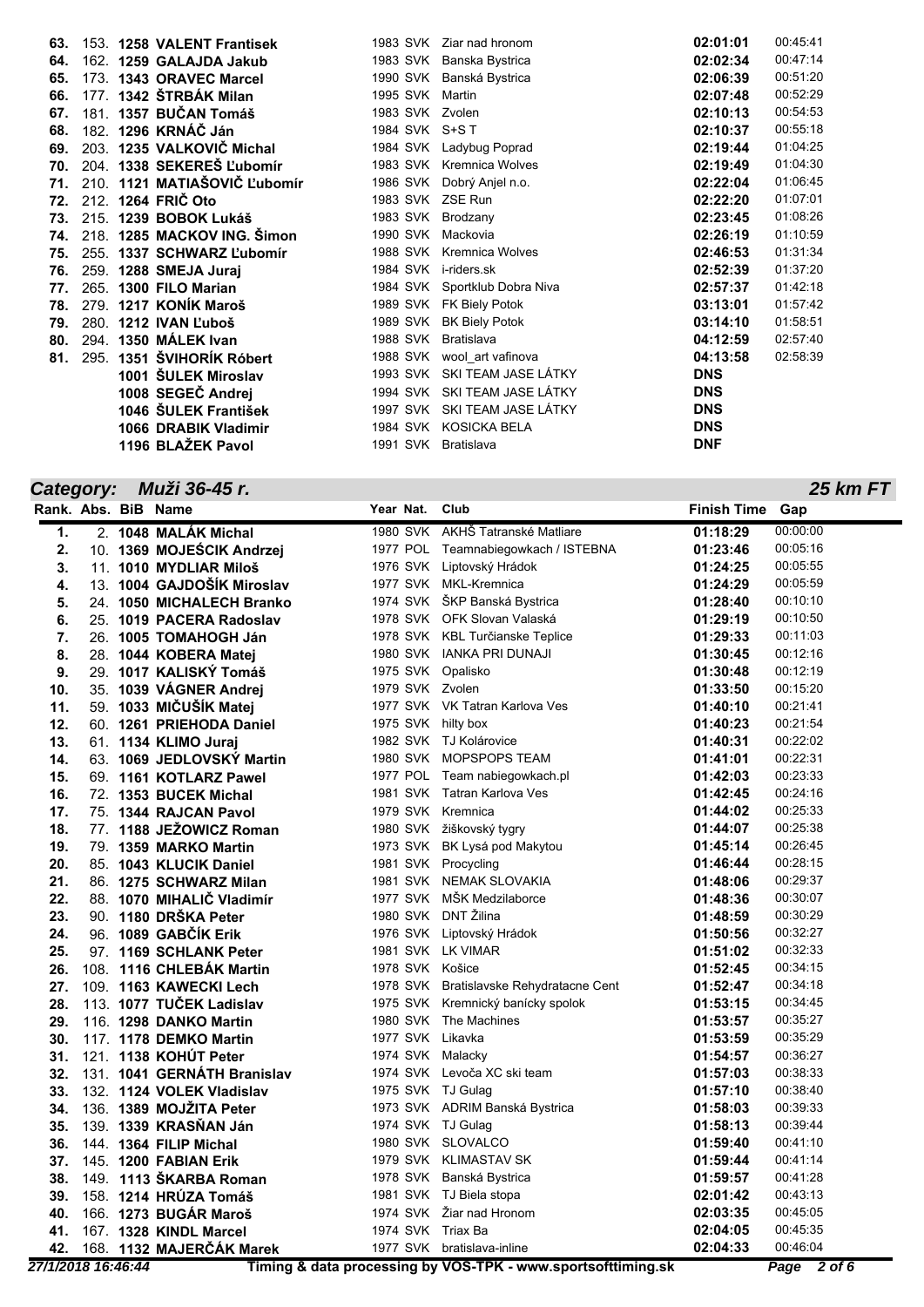| 43. |  | 175. 1262 VAŇO Marek         | 1975 SVK hilty box  |                                 | 02:07:14   | 00:48:44 |
|-----|--|------------------------------|---------------------|---------------------------------|------------|----------|
| 44. |  | 176. 1091 OČENÁŠ Viliam      | 1977 SVK Selce      |                                 | 02:07:33   | 00:49:03 |
| 45. |  | 184. 1386 HELAK Pawel        | 1976 POL WARSAW     |                                 | 02:10:51   | 00:52:21 |
| 46. |  | 185. 1209 TÓTH L'uboš        |                     | 1974 SVK PIEŠŤANY               | 02:11:05   | 00:52:35 |
| 47. |  | 186. 1120 FIRICKÝ Matej      | 1982 SVK Nitra      |                                 | 02:11:08   | 00:52:39 |
| 48. |  | 188. 1182 JÁNOŠÍK Juraj      | 1978 SVK Senec      |                                 | 02:13:15   | 00:54:45 |
| 49. |  | 193. 1157 KIELSTEIN Stef     |                     | 1979 GER Skizunft Dresden       | 02:14:42   | 00:56:13 |
| 50. |  | 195. 1363 PRIVALINEC Dušan   |                     | 1977 SVK TJ Biela stopa         | 02:15:18   | 00:56:49 |
| 51. |  | 198. 1130 CIKLAMINI Ján      |                     | 1975 SVK ŠBR Piešťany           | 02:15:46   | 00:57:17 |
| 52. |  | 199. 1205 ŠKANDERA Jozef     | 1978 SVK Bratislava |                                 | 02:17:21   | 00:58:52 |
| 53. |  | 202. 1240 VASILÍK Jozef      |                     | 1973 SVK ŠKM KK Stará Ľubovňa   | 02:18:27   | 00:59:58 |
| 54. |  | 207. 1238 FÖLDEŠ František   |                     | 1975 SVK FTC CC Fil'akovo       | 02:20:58   | 01:02:29 |
| 55. |  | 209. 1137 LIŠTINSKÝ Roman    |                     | 1981 CZE SC Neandertal Gánovce  | 02:21:36   | 01:03:07 |
| 56. |  | 211. 1198 ČERVEŇAN Igor      | 1975 SVK Bratislava |                                 | 02:22:16   | 01:03:47 |
| 57. |  | 216. 1219 RZYMAN Andrej      |                     | 1981 SVK SC Neandertal Gánovce  | 02:23:47   | 01:05:18 |
| 58. |  | 217. 1107 JURČO Pavol        | 1977 SVK Habovka    |                                 | 02:24:56   | 01:06:26 |
| 59. |  | 228. 1177 CIBULA Miroslav    |                     | 1982 SVK LIPTOVSKÝ PETER        | 02:31:24   | 01:12:54 |
| 60. |  | 232. 1252 BUČEK Peter        |                     | 1975 SVK Inline Club Žilina     | 02:33:26   | 01:14:57 |
| 61. |  | 233. 1224 GRUS Peter         |                     | 1982 SVK RUŽINDOL               | 02:34:39   | 01:16:10 |
| 62. |  | 238. 1142 KOTO Vladimír      |                     | 1973 SVK VK-Trade Humenné       | 02:37:09   | 01:18:40 |
| 63. |  | 239. 1287 HUDEC Erich        |                     | 1973 SVK VTJ VU 6335 Prešov     | 02:38:26   | 01:19:57 |
|     |  | 64. 241. 1151 KIRNAK Peter   | 1979 SVK Prešov     |                                 | 02:39:44   | 01:21:14 |
|     |  | 65. 246. 1236 ŠTEFFEK Michal | 1975 SVK Malacky    |                                 | 02:41:21   | 01:22:51 |
|     |  | 66. 247. 1251 NOVOTNÝ Pavol  |                     | 1975 SVK HAPPY FEET             | 02:42:04   | 01:23:34 |
|     |  | 67. 250. 1248 JAŠŠO Jozef    |                     | 1974 SVK BK Spartak Medzev      | 02:44:17   | 01:25:48 |
|     |  | 68. 258. 1271 HANKO Milan    | 1977 SVK Bratislava |                                 | 02:50:09   | 01:31:39 |
| 69. |  | 266. 1253 ZAORAL Adam        |                     | 1980 SVK Retards Crew           | 02:58:17   | 01:39:47 |
| 70. |  | 267. 1199 KAPOŠ Patrik       | 1974 SVK ŠINTAVA    |                                 | 02:58:53   | 01:40:24 |
| 71. |  | 268. 1315 KUNDRATA L'ubomír  |                     | 1975 SVK Kunďo Cycling Team     | 02:59:42   | 01:41:13 |
| 72. |  | 269. 1191 RÉVAJ Jozef        |                     | 1978 SVK SLOVALCO               | 03:01:12   | 01:42:43 |
| 73. |  | 273. 1254 ULAŠIN Bohdan      | 1979 SVK Trnava     |                                 | 03:03:28   | 01:44:59 |
| 74. |  | 277. 1360 PETRUŠ Pavel       |                     | 1981 SVK ŠPORTKLUB Dobrá Niva   | 03:06:58   | 01:48:28 |
| 75. |  | 282. 1249 MATIJA Rastislav   |                     | 1979 SVK VTJ VÚ 6335 Prešov     | 03:22:34   | 02:04:05 |
| 76. |  | 286. 1368 SELECKÝ Miroslav   |                     | 1978 SVK ŠPORTKLUB Dobrá Niva   | 03:40:57   | 02:22:28 |
| 77. |  | 289. 1292 KRAUS Peter        |                     | 1979 SVK Technická akadémia SNV | 03:44:10   | 02:25:40 |
|     |  | 1036 HENCEK Michal           |                     | 1981 SVK HAMULIAKOVO            | <b>DNF</b> |          |

## *Category: Muži 46-55 r.*

| Category: |  | Muži 46-55 r.                |                |                                     |                    | <b>25 km FT</b> |
|-----------|--|------------------------------|----------------|-------------------------------------|--------------------|-----------------|
|           |  | Rank. Abs. BiB Name          | Year Nat.      | Club                                | <b>Finish Time</b> | Gap             |
| 1.        |  | 4. 1371 ŁACEK Jan            |                | 1969 POL TEAMnabiegówkach.pl        | 01:20:08           | 00:00:00        |
| 2.        |  | 7. 1006 URGELA Pavol         |                | 1968 SVK SLOVALCO                   | 01:22:03           | 00:01:55        |
| 3.        |  | 12. 1012 TRIZNA Viliam       |                | 1971 SVK KBL Jasna                  | 01:24:26           | 00:04:17        |
| 4.        |  | 20. 1379 LEGERSKY Kazimir    | 1971 POL       |                                     | 01:27:22           | 00:07:13        |
| 5.        |  | 21. 1015 GLADIS Daniel       |                | 1968 CZE Atlas Craft                | 01:27:48           | 00:07:40        |
| 6.        |  | 27. 1007 LICHTENEGGER Heinz  |                | 1969 AUT Askö Villach               | 01:30:42           | 00:10:34        |
| 7.        |  | 31. 1013 MURDZIK Ján         |                | 1966 SVK Klub biatlonu Bukovce      | 01:31:54           | 00:11:45        |
| 8.        |  | 32. 1016 DURICA L'ubomír     | 1965 SVK       | <b>MKL Kremnica</b>                 | 01:32:22           | 00:12:13        |
| 9.        |  | 33. 1021 GENŠOR Jaroslav     |                | 1969 SVK Vittoria Námestovo         | 01:32:31           | 00:12:23        |
| 10.       |  | 36. 1031 RONDZÍK Ivan        |                | 1964 SVK ŠK Zornička Riečka         | 01:34:09           | 00:14:00        |
| 11.       |  | 47. 1029 BENICKY Peter       |                | 1972 SVK LOVČICA - TRUBÍN           | 01:37:05           | 00:16:56        |
| 12.       |  | 48. 1082 VOGEL Karol         |                | 1969 SVK Respect Slovakia           | 01:37:23           | 00:17:15        |
| 13.       |  | 50. 1030 ŠIMON Dušan         |                | 1972 SVK VK Tatran Bratislava       | 01:38:16           | 00:18:08        |
| 14.       |  | 54. 1071 PREKOP Ladislav     |                | 1963 SVK RKS Trenčín                | 01:38:54           | 00:18:46        |
| 15.       |  | 55. 1038 VREŠTIAK Milan      |                | 1972 SVK Ski team JASE              | 01:39:07           | 00:18:58        |
| 16.       |  | 64. 1068 ŽBODÁK Rastislav    | 1972 SVK BBB   |                                     | 01:41:10           | 00:21:01        |
| 17.       |  | 66. 1045 ZAŤKO Marián        |                | 1971 SVK SLOVALCO                   | 01:41:19           | 00:21:11        |
| 18.       |  | 67. 1173 FASCHING Gerald     |                | 1966 AUT OID UND YOUNG              | 01:41:26           | 00:21:18        |
| 19.       |  | 81. 1167 BLAŽEK Martin       |                | 1965 SVK Kaktus bike Bratislava     | 01:46:02           | 00:25:53        |
| 20.       |  | 82. 1374 PANICA Jozef        |                | 1972 SVK SPORTPOLANA                | 01:46:04           | 00:25:55        |
| 21.       |  | 84. 1096 SKOKAN Rastislav    |                | 1972 SVK Banska Bystrica            | 01:46:07           | 00:25:59        |
| 22.       |  | 92. 1034 FEKETE František    | 1968 SVK nbs   |                                     | 01:49:52           | 00:29:44        |
| 23.       |  | 99. 1114 DURGALA Vladimir    |                | 1970 SVK Fitnes 69 Modra            | 01:51:26           | 00:31:18        |
| 24.       |  | 100. 1303 BINDER Slavomír    |                | 1972 SVK Prsianska BB               | 01:51:26           | 00:31:18        |
| 25.       |  | 102. 1106 JELÍNEK Tomáš      |                | 1963 SVK ProCycling Team Bratislava | 01:51:37           | 00:31:28        |
| 26.       |  | 104. 1097 MESIARIK Peter     | 1970 SVK TRNIE |                                     | 01:52:08           | 00:31:59        |
| 27.       |  | 105. 1104 DLHOŠ František    |                | 1972 SVK OZ Demian Hronská Breznica | 01:52:10           | 00:32:01        |
| 28.       |  | 111 1086 HEPNAR Luboš        |                | 1963 CZE SKI OB ŠTERNBERK ČR        | 01:53:09           | 00:33:01        |
| 29.       |  | 118. 1084 KAVEC Ján          |                | 1970 SVK Maratón klub Rajec         | 01:54:30           | 00:34:21        |
| 30.       |  | 120. 1327 ŠIDLOVSKÝ Jaroslav |                | 1970 SVK Bezecky klub STARA LUBOVNA | 01:54:56           | 00:34:47        |

*27/1/2018 16:46:44* **Timing & data processing by VOS-TPK - www.sportsofttiming.sk** *Page 3 of 6*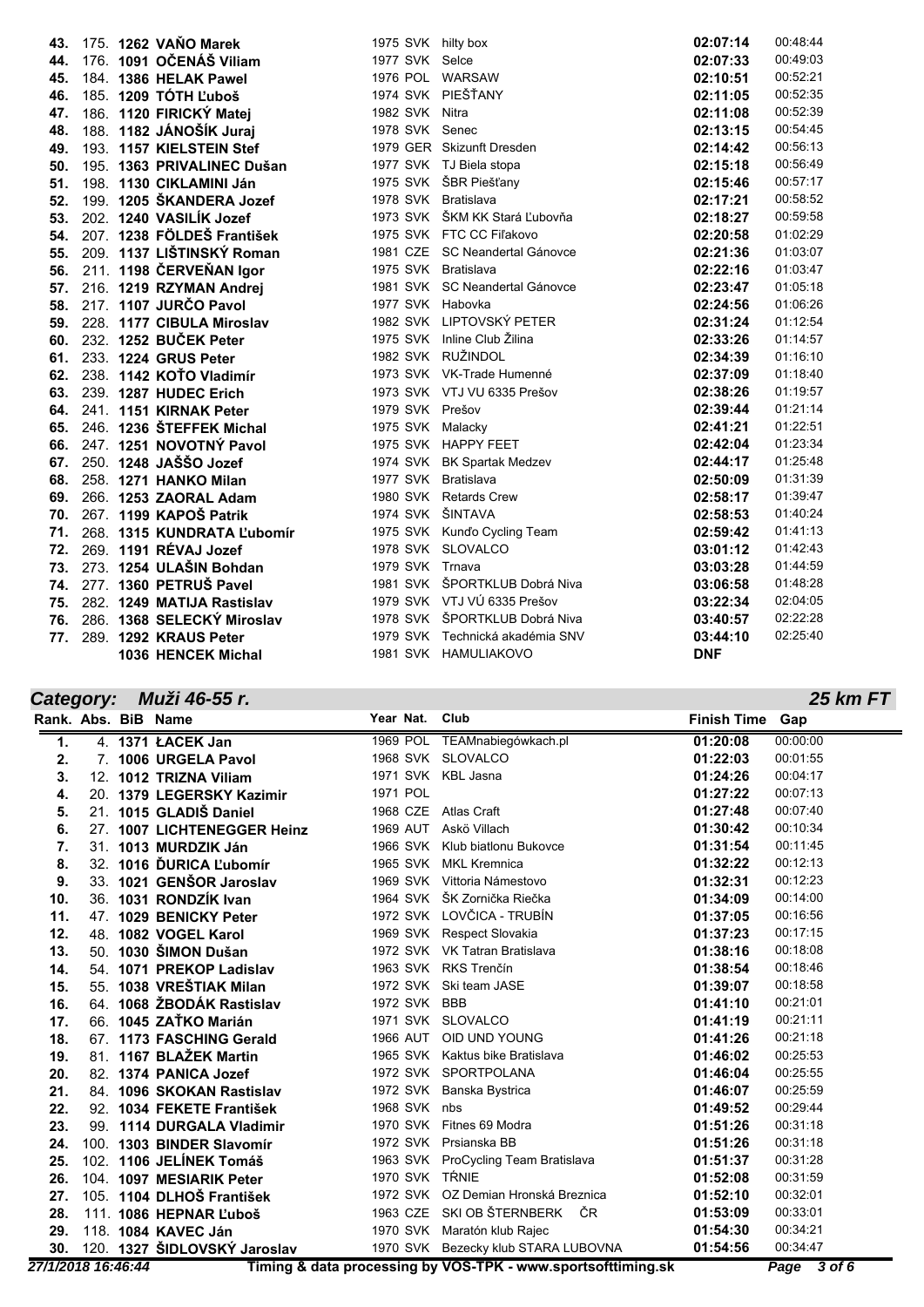| 31.        |  | 125. 1172 JUROVÝCH Robert                             | 1963 SVK Nikara     |                                                  | 01:56:19             | 00:36:10             |
|------------|--|-------------------------------------------------------|---------------------|--------------------------------------------------|----------------------|----------------------|
|            |  | 32. 130. 1112 VÁVRA Lumír                             |                     | 1965 CZE LK ValumPro                             | 01:56:59             | 00:36:51             |
|            |  | 33. 134. 1322 PEŠKO Emil                              |                     | 1964 SVK P+K Racing team                         | 01:57:52             | 00:37:44             |
| 34.        |  | 140. 1081 PATRÁŠ Ján                                  | 1969 SVK Selce      |                                                  | 01:58:26             | 00:38:18             |
| 35.        |  | 143. 1370 SCARAMUZZA Michele                          | 1969 ITA            | <b>SCI CLUB PANORAMA</b>                         | 01:59:30             | 00:39:22             |
| 36.        |  | 146. 1325 VICIAN Roman                                |                     | 1971 SVK Murexin Bratislava                      | 01:59:47             | 00:39:39             |
| 37.        |  | 150. 1075 STANKOVIČ JIří                              | 1970 CZE SK MPO     |                                                  | 01:59:59             | 00:39:51             |
| 38.        |  | 154. 1126 GUŠTAFÍK Martin                             |                     | 1971 SVK Cerveza Team                            | 02:01:06             | 00:40:57             |
| 39.        |  | 157. 1330 ORVISKÝ Juraj                               | 1972 SVK Bratislava |                                                  | 02:01:32             | 00:41:23             |
| 40.        |  | 159. 1111 STARZL Juraj                                |                     | 1965 SVK SVK Bratislava                          | 02:01:46             | 00:41:38             |
| 41.        |  | 163. 1162 LANG Christian                              |                     | 1966 GER TSV Rosshaupten                         | 02:02:36             | 00:42:28             |
| 42.        |  | 164. 1201 ZORIČÁK Jozef                               | 1968 SVK NIS 2018   |                                                  | 02:03:22             | 00:43:14             |
| 43.        |  | 165. 1311 BABJÁK Vojtech                              | 1968 SVK Košice     |                                                  | 02:03:28             | 00:43:19             |
| 44.        |  | 169. 1171 MIRAN René                                  |                     | 1969 CZE R.M. EQUIPMENT C.Z.                     | 02:05:23             | 00:45:15             |
| 45.        |  | 170. 1147 GATIAL Roman                                | 1968 SVK Prievidza  |                                                  | 02:05:48             | 00:45:40             |
| 46.        |  | 172. 1092 VAJDA Peter                                 |                     | 1965 SVK SVK Bratislava                          | 02:06:18             | 00:46:10             |
| 47.        |  | 178. 1195 BETKO Gustav                                | 1966 SVK Nitra      |                                                  | 02:08:08             | 00:48:00             |
| 48.        |  | 179. 1228 ANTOŠ Ján                                   | 1970 SVK Krásna     |                                                  | 02:08:31             | 00:48:23             |
|            |  | 49. 180. 1181 IHRADSKÝ Lubomír                        |                     | 1965 SVK SHAJTAR GYM                             | 02:09:00             | 00:48:52             |
| 50.        |  | 187. 1056 PAULEN Juraj                                | 1963 SVK MOLFIT     |                                                  | 02:12:16             | 00:52:07             |
| 51.        |  | 191. 1148 DURKO Peter                                 | 1967 SVK            | Banská Bystrica                                  | 02:13:46             | 00:53:38             |
| 52.        |  | 200. 1145 ORSÁG Pavol                                 |                     | 1964 SVK Lampáš Lučenec                          | 02:17:22             | 00:57:14             |
| 53.        |  | 201. 1283 GAÁL Zoltán Dr.                             |                     | 1967 HUN VISE SKI VÁC                            | 02:17:31             | 00:57:23             |
| 54.        |  | 205. 1140 ČIŽNÁR Vladimír                             |                     | 1970 SVK ÚVTOS Dubnica nad Váhom                 | 02:20:06             | 00:59:58             |
| 55.        |  | 208. 1131 MUCHA Miloslav                              |                     | 1971 SVK ParadaFly Nitra                         | 02:21:07             | 01:00:59             |
|            |  | 56. 213. 1301 KAŇUCH Dodo                             |                     | 1970 SVK CK Žabka Poluvsie                       | 02:23:21             | 01:03:12             |
|            |  | 57. 214. 1383 UHER Vladimir                           | 1965 SVK Prievidza  |                                                  | 02:23:41             | 01:03:32             |
|            |  | 58. 219. 1244 MURGAŠ Štefan                           | 1972 SVK ak danica  |                                                  | 02:27:50             | 01:07:41             |
| 59.        |  | 220. 1323 SAMUELČÍK Ján                               |                     | 1970 SVK Cerveza Team                            | 02:27:56             | 01:07:48             |
| 60.        |  | 221. 1159 KOLODZIEJCZYK Tomasz                        |                     | 1971 POL WARSZAWA                                | 02:28:46             | 01:08:37             |
| 61.        |  | 223. 1270 BLAŠKO Jozef                                | 1967 SVK            | Detva                                            | 02:29:47             | 01:09:39             |
| 62.        |  | 226. 1247 LIČKO Peter                                 | 1964 SVK Brezno     |                                                  | 02:30:43             | 01:10:35             |
| 63.        |  | 229. 1237 JANOVSKÝ Zdeněk                             |                     | 1965 CZE SKI Stráni                              | 02:32:31             | 01:12:23             |
| 64.        |  | 236. 1231 KNAPP Rudolf                                |                     | 1965 SVK SLOVALCO                                | 02:36:03             | 01:15:55             |
| 65.        |  | 237. 1265 JENČA Matúš                                 |                     | 1971 SVK TJ Sokol Stročin<br>1964 SVK CYKLOSPORT | 02:37:07             | 01:16:59             |
| 66.        |  | 240. 1294 MAKEL' Kamil                                |                     | 1966 SVK IMT-Komárno                             | 02:39:28             | 01:19:19             |
| 67.        |  | 242. 1125 TVRDOŇ Igor                                 |                     | 1970 SVK Bratislava                              | 02:40:04             | 01:19:55<br>01:23:39 |
| 68.<br>69. |  | 249. 1326 VODA Richard                                | 1971 SVK ŠK Devils  |                                                  | 02:43:47<br>02:46:01 | 01:25:53             |
|            |  | 253. 1025 BULÍK Rastislav                             |                     | 1966 SVK SLOVALCO                                | 02:52:45             | 01:32:36             |
| 70.        |  | 260. 1234 SKLADAN Kamil                               |                     | 1967 SVK BRATISLAVA - STARÉ MESTO                | 02:54:37             | 01:34:29             |
|            |  | 71. 262. 1356 GAJER Martin<br>72. 274. 1243 SÍS Miloš | 1965 SVK medvede    |                                                  | 03:04:13             | 01:44:04             |
|            |  | 73. 278. 1297 HECL Vladimír                           | 1971 SVK S+S T      |                                                  | 03:10:28             | 01:50:20             |
|            |  | 74. 281. 1365 OTAPKA Jozef                            |                     | 1969 SVK SLOVALCO                                | 03:17:22             | 01:57:13             |
|            |  | 75. 284. 1281 KUBIŠ Jozef                             |                     | 1966 SVK Kremnica                                | 03:30:19             | 02:10:10             |
|            |  | 76. 285. 1246 ŠTEFEK Slavomír                         |                     | 1964 SVK Plynárenský športový klub               | 03:38:44             | 02:18:36             |
| 77.        |  | 287. 1216 PINKA Anton                                 |                     | 1968 SVK HRADIŠTE                                | 03:42:00             | 02:21:52             |
| 78.        |  | 290. 1299 DURIŠ Branislav                             |                     | 1971 SVK PARTIZANSKE                             | 03:47:50             | 02:27:41             |
|            |  | 1101 HINCA Boris                                      |                     | 1967 SVK Corgoň Nitra                            | <b>DNS</b>           |                      |
|            |  | <b>1255 KROPUCH Erik</b>                              |                     | 1971 SVK VTJ Prešov                              | <b>DNF</b>           |                      |
|            |  | 1388 PALUŠ Hubert                                     | 1972 SVK Očová      |                                                  | <b>DNF</b>           |                      |
|            |  |                                                       |                     |                                                  |                      |                      |

### *Category: Muži 56-65 r.*

|     |  | Rank. Abs. BiB Name       | Year Nat.          | Club                               | <b>Finish Time</b> | Gap      |
|-----|--|---------------------------|--------------------|------------------------------------|--------------------|----------|
|     |  | 34. 1011 VICIAN Vladimír  |                    | 1961 SVK Stupy - Teplica L. Sliače | 01:33:28           | 00:00:00 |
| 2.  |  | 49. 1160 SLAMA Jozef      | 1962 SVK           | CK Witzenmann Vlkanová             | 01:37:40           | 00:04:11 |
| 3.  |  | 52. 1040 DURIŠKA Ivan     |                    | 1959 SVK SKI TEAM JASE LÁTKY       | 01:38:36           | 00:05:08 |
| 4.  |  | 53. 1174 HACKL Gerhard    | 1962 AUT           | <b>WSV Puchberg</b>                | 01:38:53           | 00:05:24 |
| 5.  |  | 58. 1027 BABNIC Pavel     |                    | 1960 SVK LK Slavia Ekonom UMB BB   | 01:39:45           | 00:06:16 |
| 6.  |  | 71. 1037 ZEMÁNEK Miroslav |                    | 1958 SVK KBBS Turčianske Teplice   | 01:42:24           | 00:08:55 |
|     |  | 87. 1079 KONIAR Miloš     |                    | 1958 SVK SLOVALCO                  | 01:48:20           | 00:14:51 |
| 8.  |  | 91. 1087 KOVÁČIK Július   | 1960 SVK Zvolen    |                                    | 01:49:46           | 00:16:18 |
| 9.  |  | 93. 1168 KAPŠO Roman      | 1961 SVK ELBA a.s. |                                    | 01:50:07           | 00:16:39 |
| 10. |  | 107. 1109 ŠINKA Dušan     | 1957 SVK           | De Bondt                           | 01:52:25           | 00:18:57 |
| 11. |  | 119. 1074 ILLÉŠ Ladislav  |                    | 1954 SVK LK Corgoň Nitra           | 01:54:52           | 00:21:23 |
| 12. |  | 123. 1088 ŠKVARKA Ivan    |                    | 1961 SVK SOU-E-BB                  | 01:55:51           | 00:22:22 |
| 13. |  | 156. 1083 KRKOŠKA Dušan   |                    | 1954 SVK KZT Donovaly              | 02:01:25           | 00:27:56 |
| 14. |  | 160. 1119 BREČKA Peter    | 1959 SVK           | <b>DONOVALY</b>                    | 02:01:46           | 00:28:18 |
|     |  | 15. 161. 1108 LIBIČ Ivan  |                    | 1961 SVK IŠK Banská Bystrica       | 02:02:14           | 00:28:46 |

*25 km FT*

*27/1/2018 16:46:44* **Timing & data processing by VOS-TPK - www.sportsofttiming.sk** *Page 4 of 6*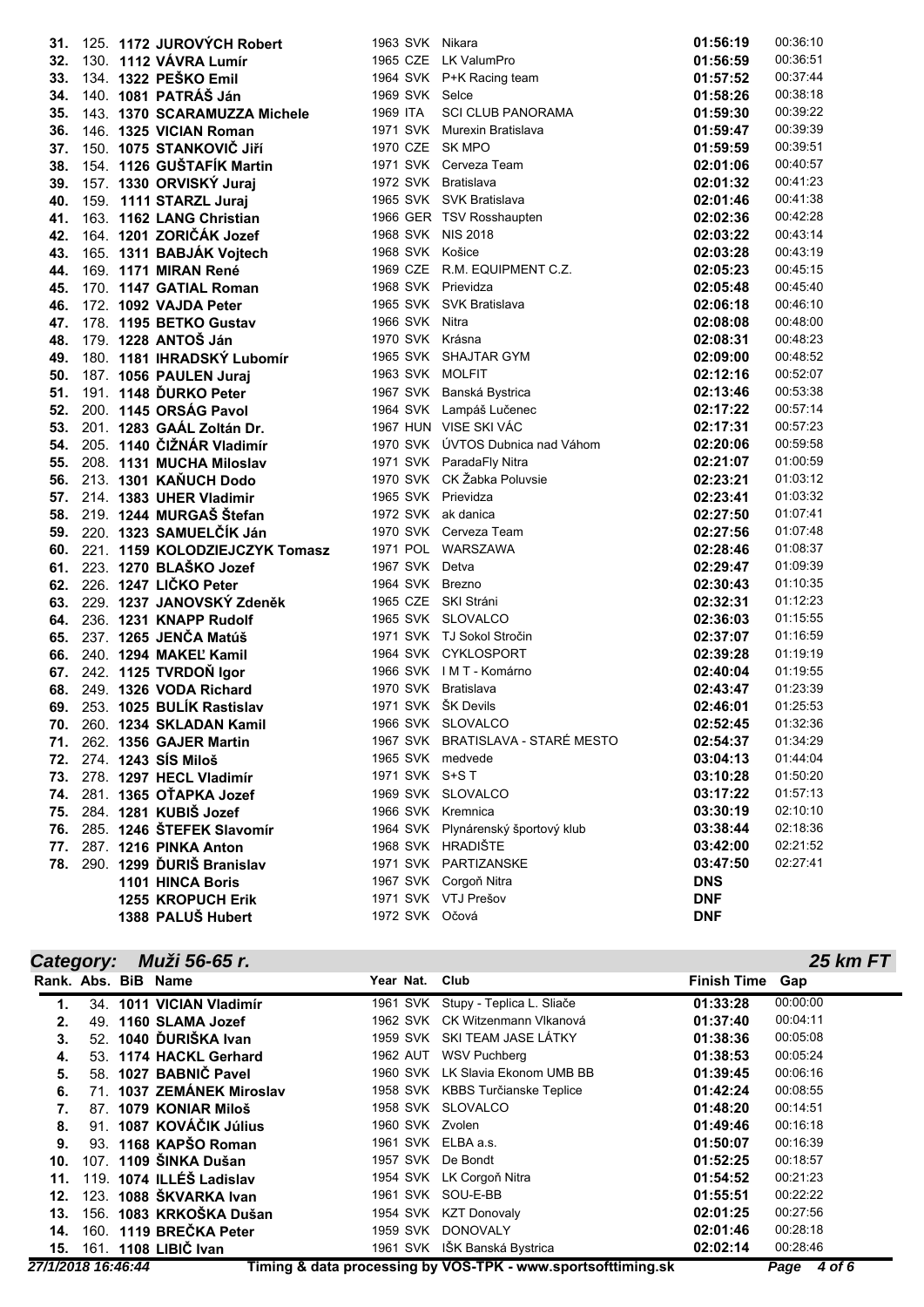| 16. | 171. 1103 PÁRIČKA Ivan        |                      | 1953 SVK KST Kremnička B.Bystrica  | 02:06:02   | 00:32:34 |
|-----|-------------------------------|----------------------|------------------------------------|------------|----------|
| 17. | 174. 1105 MICHALIČKA Daniel   | 1958 SVK Bratislava  |                                    | 02:07:07   | 00:33:39 |
| 18. | 183. 1352 MORVAJ Michal       | 1958 SVK Kremnica    |                                    | 02:10:40   | 00:37:12 |
| 19. | 189. 1090 DVORSKÝ Ľubomír     |                      | 1960 SVK TJ Malachov               | 02:13:36   | 00:40:07 |
| 20. | 192. 1143 FIRICKÝ Tibor       |                      | 1957 SVK Olymp Nitra               | 02:14:33   | 00:41:05 |
| 21. | 194. 1110 HANUSKA Alexander   | 1959 SVK Ahatech     |                                    | 02:14:55   | 00:41:27 |
| 22. | 196. 1127 GÁLIK Marián        | 1961 SVK CK Firefly  |                                    | 02:15:31   | 00:42:03 |
| 23. | 197. 1154 OLESK Raul          |                      | 1960 EST Estonian Worldloppet Club | 02:15:38   | 00:42:09 |
| 24. | 206. 1139 VASKÝ Anton         |                      | 1957 SVK MKL Kremnica              | 02:20:29   | 00:47:00 |
| 25. | 222. 1312 MILČÁK Peter        |                      | 1957 SVK Spišská Nová Ves          | 02:28:48   | 00:55:19 |
| 26. | 224. 1193 CHUDY Ivan          |                      | 1962 SVK RÁZTOČNO                  | 02:29:54   | 00:56:26 |
| 27. | 225. 1099 KALOČAJ Pavol       | 1954 SVK PŠK         |                                    | 02:29:59   | 00:56:31 |
| 28. | 227. 1192 JURKOVIČ Miroslav   | 1959 SVK Bratislava  |                                    | 02:30:46   | 00:57:17 |
| 29. | 231. 1118 HUDEČEK Luděk       |                      | 1956 CZE LK ValumPro               | 02:33:12   | 00:59:44 |
|     | 30. 234. 1115 HLAVAČIK Zdenko |                      | 1959 SVK HROCHOT                   | 02:35:41   | 01:02:12 |
| 31. | 235. 1122 MACKOV Jozef        | 1958 SVK Mackovia    |                                    | 02:35:59   | 01:02:30 |
| 32. | 243. 1227 PETRÁŠ Ivan         |                      | 1961 SVK Cabanka a medvede         | 02:40:38   | 01:07:10 |
| 33. | 245. 1220 PERECÁR Ivan        | 1962 SVK Prešov      |                                    | 02:41:09   | 01:07:40 |
| 34. | 248. 1226 KLIMO Stanislav     |                      | 1957 SVK TJ Kolárovice             | 02:42:35   | 01:09:06 |
| 35. | 251. 1179 MICHALEC Peter      |                      | 1961 SVK Nové Zámky                | 02:44:32   | 01:11:04 |
| 36. | 252. 1347 SZABO Jaroslav      |                      | 1962 SVK Farma pod lesom           | 02:45:41   | 01:12:13 |
| 37. | 254. 1176 DOŠEK Vladimír      |                      | 1959 SVK Cyklo Klub Dynamax Nitra  | 02:46:31   | 01:13:03 |
| 38. | 256. 1210 GROFČÍK Emil        | 1953 SVK Ellio Nitra |                                    | 02:47:14   | 01:13:46 |
| 39. | 264. 1222 PILNIK Jozef        |                      | 1960 SVK SLOVALCO                  | 02:57:32   | 01:24:04 |
| 40. | 271. 1123 KÓŠI Vladimír       |                      | 1956 SVK CK Witzenmann Vlkanová    | 03:02:21   | 01:28:52 |
| 41. | 272. 1336 OREM Jozef          |                      | 1955 SVK HATRIK Brezno             | 03:02:46   | 01:29:18 |
| 42. | 276. 1250 PAULÍK Pavel        |                      | 1961 SVK SLOVALCO                  | 03:04:43   | 01:31:15 |
| 43. | 283. 1221 FORBAK Dušan        | 1954 SVK             | Šachový klub Slovan Želiezo        | 03:28:21   | 01:54:52 |
| 44. | 288. 1390 ZAŤKO Ján           |                      | 1956 SVK Upírie Hniezdo            | 03:43:29   | 02:10:00 |
| 45. | 291. 1150 TIBENSKÝ Marián     |                      | 1953 SVK ŠKL Edo Bratislava        | 03:51:38   | 02:18:09 |
| 46. | 292. 1313 JAĎUĎ Július        | 1955 SVK Nitra       |                                    | 03:59:59   | 02:26:30 |
| 47. | 293. 1256 RUSZNYAK Zoltan     |                      | 1961 SVK VELKA CALOMIJA            | 04:06:51   | 02:33:22 |
| 48. | 296. 1186 BOLECH Ján          | 1953 SVK Trenčín     |                                    | 04:43:27   | 03:09:59 |
|     | 1100 BLAŽEK Pavol             |                      | 1961 SVK Blazek Team               | <b>DNS</b> |          |
|     | 1155 EROFEEV Alexander        | 1956 RUS MOSKVA      |                                    | <b>DNF</b> |          |

# *Category: Muži 66 r. a st.*

|    |  | Rank. Abs. BiB Name            | Year Nat. Club |                                     | <b>Finish Time Gap</b> |          |
|----|--|--------------------------------|----------------|-------------------------------------|------------------------|----------|
| 1. |  | 70. 1183 RADOMSKI Zbigniew     |                | 1951 POL Bielsko Biala              | 01:42:12               | 00:00:00 |
| 2. |  | 129. 1098 KVITA Josef          |                | 1951 CZE vivat sport team           | 01:56:54               | 00:14:42 |
|    |  | 138. 1095 ŠKRTEĽ Blažej        |                | 1952 SVK Mido Ziar nad Hr.          | 01:58:10               | 00:15:58 |
|    |  | 4. 155. 1080 MIHÁL Marian      | 1951 SVK SVET  |                                     | 02:01:07               | 00:18:55 |
| 5. |  | 190. 1135 ŠIDLOVSKÝ Ján        |                | 1951 SVK Nižné Ružbachy 181         | 02:13:43               | 00:31:30 |
|    |  | 6. 230. 1152 PARILÁK Gerard    | 1943 SVK SVET  |                                     | 02:32:48               | 00:50:35 |
|    |  | 7. 244. 1218 TARAJČÁK Vladimír |                | 1951 SVK HO Lokomotíva Start Poprad | 02:40:49               | 00:58:36 |
|    |  | 8. 257. 1129 IŠTOŇA Bartolomej |                | 1950 SVK Metropol Košice            | 02:48:36               | 01:06:23 |
|    |  | 9. 261. 1156 NYBERG Björn      | 1952 SWE GÄVLE |                                     | 02:53:03               | 01:10:50 |
|    |  | 10. 263. 1141 LÚČANSKÝ Dušan   | 1949 SVK SVET  |                                     | 02:57:13               | 01:15:01 |
|    |  | 11. 270. 1207 PALAGA Ján       | 1945 SVK Nitra |                                     | 03:02:02               | 01:19:49 |
|    |  | 12. 275. 1194 HUSÁRIK Jozef    |                | 1951 SVK Corgoň Nitra               | 03:04:38               | 01:22:26 |

# *Category: Ženy 17-35 r.*

| Rank. Abs. BiB Name |    |                              | Year Nat.         | Club                                               | <b>Finish Time</b> | Gap      |
|---------------------|----|------------------------------|-------------------|----------------------------------------------------|--------------------|----------|
| 1.                  |    | 2. 1059 SIVOKOVÁ Kristína    |                   | 2002 SVK LK SKI TEAM JASE Látky                    | 01:34:36           | 00:00:00 |
| 2.                  | 3. | 1047 MINAROVA Tamara         |                   | 2000 SVK LO SKP Banská Bystrica                    | 01:35:46           | 00:01:10 |
| 3.                  |    | 5. 1184 ŠUCHOVÁ Lucia        |                   | 2002 SVK ŠKP Banská Bystrica                       | 01:39:11           | 00:04:34 |
| 4.                  |    | 6. 1332 LADIKOVA Mirka       | 1990 SVK ULTIMUV  |                                                    | 01:40:46           | 00:06:09 |
| 5.                  |    | 11. 1266 HURBANOVA Monika    | 1987 SVK          | i-riders.sk                                        | 01:53:52           | 00:19:16 |
| 6.                  |    | 12. 1302 BINDEROVÁ Paulína   |                   | 2002 SVK Fan Klub BB                               | 01:54:07           | 00:19:31 |
|                     |    | 13. 1290 BÄUMLOVÁ Karin      |                   | 1990 SVK Procycling                                | 01:54:55           | 00:20:18 |
| 8.                  |    | 14. 1049 REPKOVÁ Lucia       | 1998 SVK KBT SPIŠ |                                                    | 01:56:22           | 00:21:46 |
| 9.                  |    | 15. 1387 NOWACKA Krystyna    | 1985 POL          | <b>TN Biegowski</b>                                | 01:57:57           | 00:23:21 |
| 10.                 |    | 16. 1197 KISSOVÁ Viera       |                   | 1986 SVK CK Banská Bystrica                        | 01:58:43           | 00:24:07 |
| 11.                 |    | 19. 1341 PIVARČIOVÁ Lucia    |                   | 1983 SVK ŠK Atom Levice                            | 02:02:00           | 00:27:24 |
| 12.                 |    | 23. 1345 ORAVCOVÁ Kristína   |                   | 1992 SVK Banská Bystrica                           | 02:11:27           | 00:36:50 |
| 13.                 |    | 25. 1307 KÚDEĽOVÁ Michalka   |                   | 1984 SVK Svetielko Nádeje                          | 02:12:02           | 00:37:25 |
| 14.                 |    | 26. 1245 MORAVČÍKOVÁ Justína |                   | 1997 SVK ŠKP Bratislava                            | 02:13:12           | 00:38:35 |
| 15.                 |    | 27. 1309 SEDILEKOVÁ Zuzana   | 1984 SVK JuZa     | the contract of the first state of the contract of | 02:19:43           | 00:45:07 |

*27/1/2018 16:46:44* **Timing & data processing by VOS-TPK - www.sportsofttiming.sk** *Page 5 of 6*

*25 km FT*

*25 km FT*